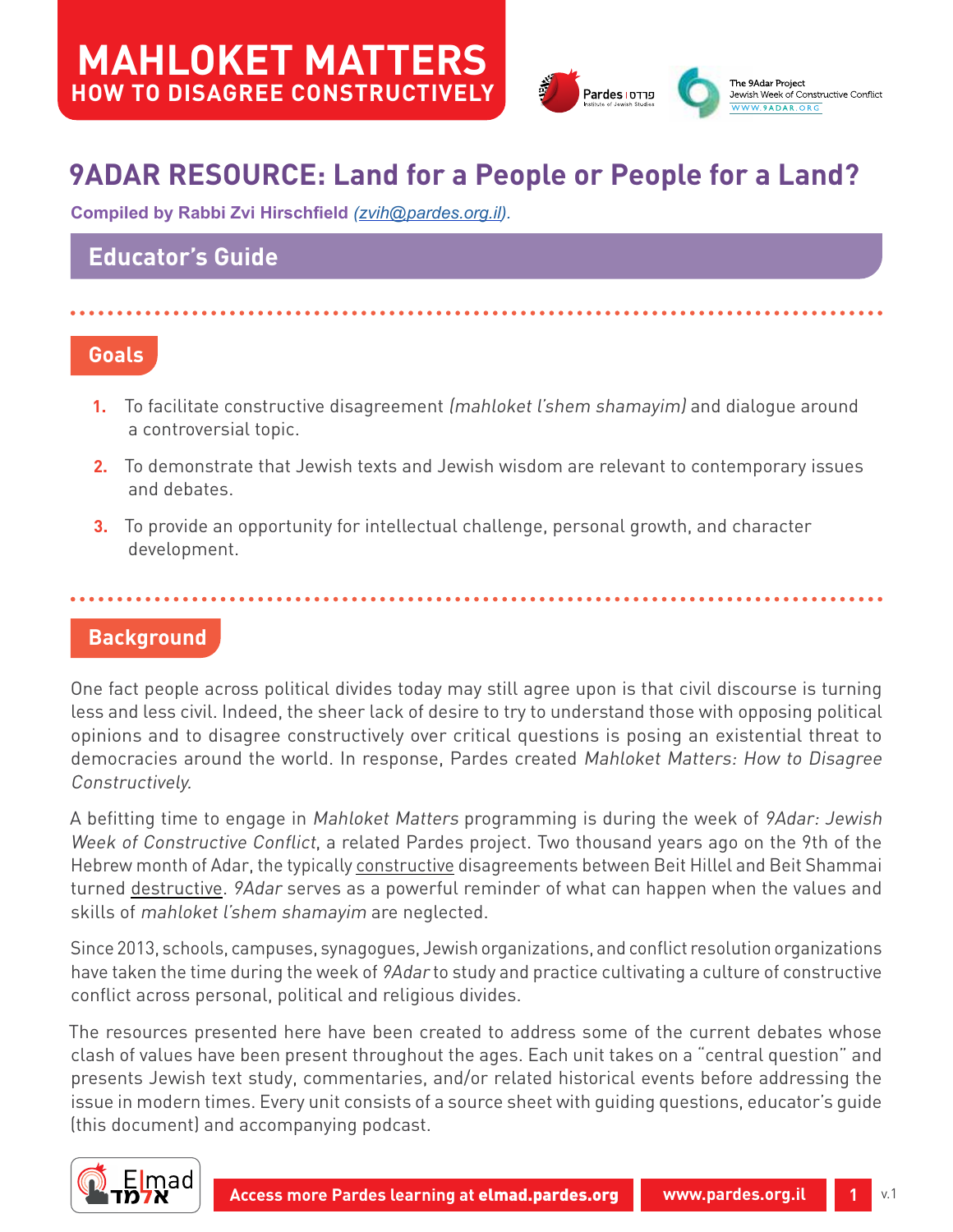



At the end of the session, we ask that both you and the participants complete a feedback form:

- **•** For educators: http://www.pardes.org.il/MM9Adar-Educ-feedback
- **•** For participants: <http://www.pardes.org.il/MM9Adar-feedback>

Your feedback is important to us and to our sponsors, so we appreciate you taking the time to submit it.

## **For additional Mahloket Matters and 9Adar resources, see the following:**

#### **• [The Sanhedrin Way](https://elmad.pardes.org/register/mm_sanhedrin_way/)** [https://elmad.pardes.org/register/mm\\_sanhedrin\\_way/](https://elmad.pardes.org/register/mm_sanhedrin_way/)

A 60–90 minute educational workshop for use in your community. Participants study Jewish texts about the ancient Sanhedrin's guidelines for engaging in constructive mahloket and practice constructive controversy by engaging in an exciting and interactive mock-Sanhedrin exercise.

#### **• The Beit Midrash Way** https://elmad.pardes.org/register/mm\_beit\_midrash\_way/

A five-part educational workshop series where each unit examines a central question currently under political debate, such as "When do we agree to meet with our political adversaries, and when do we refuse?" These central questions are first analyzed through a biblical conflict story. After carefully analyzing the biblical story and their ambiguities, various interpretations of these facts are then introduced through the study of classic commentaries on the story. Each unit then examines contradictory historical precedents that can be used to support or refute opposing responses to the central question of the unit. The units each conclude with an activity involving reading contradictory news from a recent event.

#### **• Mahloket Matters for schools**

Materials on constructive disagreement adapted for middle school or high school students. For information about bringing this to your school, contact Sefi Kraut at sefik@pardes.org.il.

**• 9Adar: Jewish Week of Constructive Conflict** <https://www.9adar.org/resources/>

More information for studying, practicing and commemorating 9Adar.

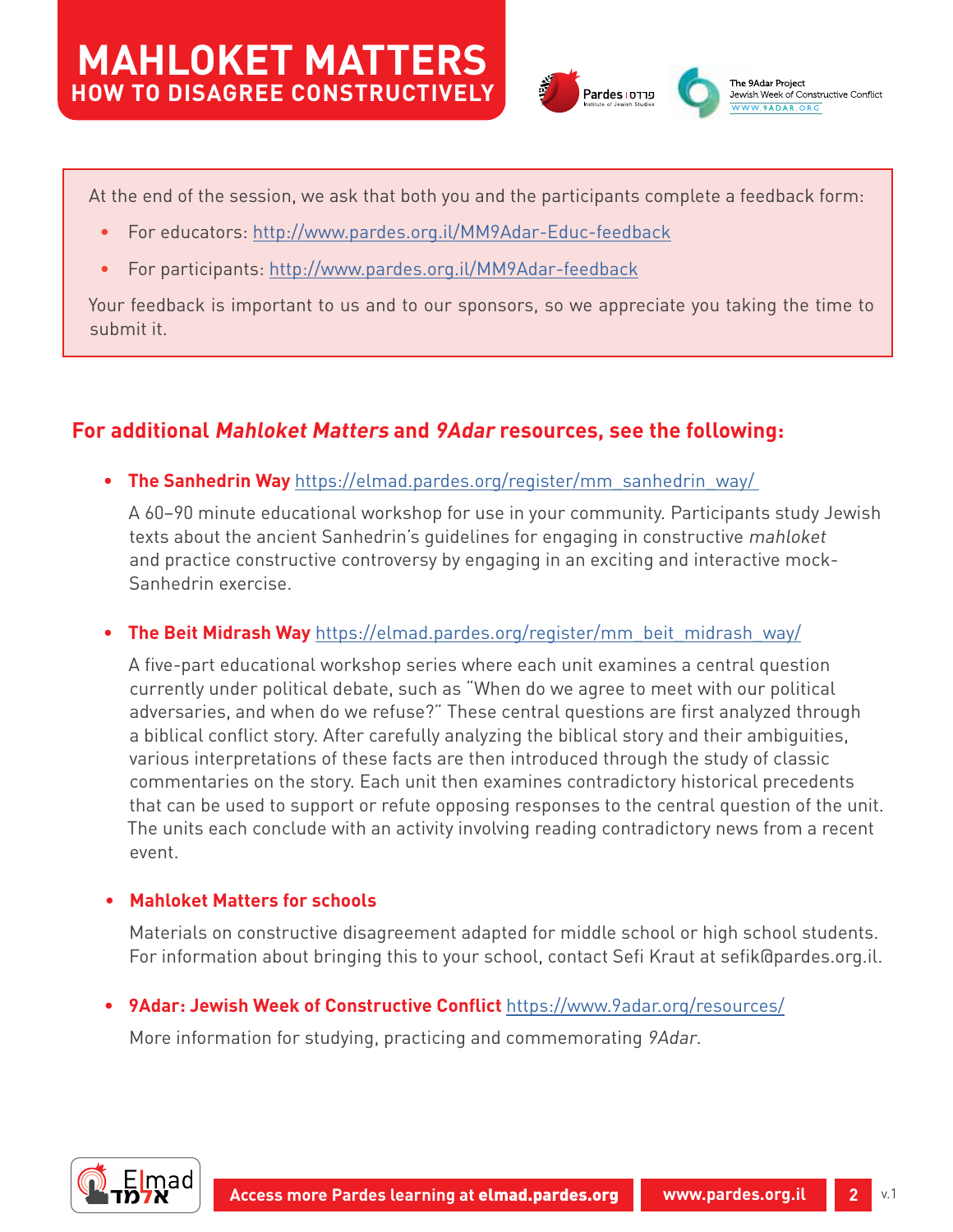

### **Preparation for Facilitating the Session**

- **1.** Carefully review this document and the accompanying source sheet.
- **2.** Consider factors specific to your setting how much time you have for the session, availability of projector, room setup, etc.
- **3.** Consider the participants' background with Jewish text and deep, group conversation. Adjust the introduction and the body of the session accordingly.
- **4.** Decide if you will use the G-dcast video ["Disagreements for the Sake of Heaven"](http://elmad.pardes.org/g-dcast).
- **5.** Print out your source sheets, gather any required materials, advertise, etc.

### **Introduction (5–15 minutes)**

- **1.** Welcome participants and, if time permits, invite them to introduce themselves and share one sentence as to why they came. You might want to acknowledge that constructive disagreement is not easy, and you appreciate everyone's willingness to listen without judgement, engage constructively, and learn with an open mind. You may share why you as the facilitator see constructive disagreement as an important personal and Jewish value.
- **2.** Introduce mahloket l'shem shamayim (disagreement for the sake of Heaven). You may do this by showing the 3-minute G-dcast video ["Disagreements for the Sake of](http://elmad.pardes.org/2015/08/disagreements-for-the-sake-of-heaven/)  [Heaven"](http://elmad.pardes.org/2015/08/disagreements-for-the-sake-of-heaven/) and/or a short text study from the G-dcast source sheet. You may also choose to share a personal anecdote.
- **3.** Explain the components of a Mahloket Matters: 9Adar Resource session. We explore sources from classical Jewish texts that reflect genuine disagreement and differing perspectives as a means of engaging in contemporary conflicts and debates with an open mind. That means we study one (or more) classical Jewish text and commentaries on that text. We may look at pertinent historical events, and we end with a discussion/exercise on the issue in today's world.
- **4.** Present the goals for the session. In addition to the general goals listed above, you may want to talk about specific goals that relate to this particular topic and how it is affecting your community. For example, is your goal greater space for diversity within your community, more openness to those outside your community, or greater appreciation of the complexity of the issue under discussion?
- **5.** Give an overview of havruta study. Havruta study is the study of text in pairs, where the text is read aloud and then discussed. Each partner is tasked with both expressing their own view, and listening carefully to the view of their partner. Studying in havruta can itself be an experience that fosters an environment of openness, dialogue, and respectful disagreement. For those participants who came expecting a lecture or debate-style format, explaining havruta upfront is particularly important.

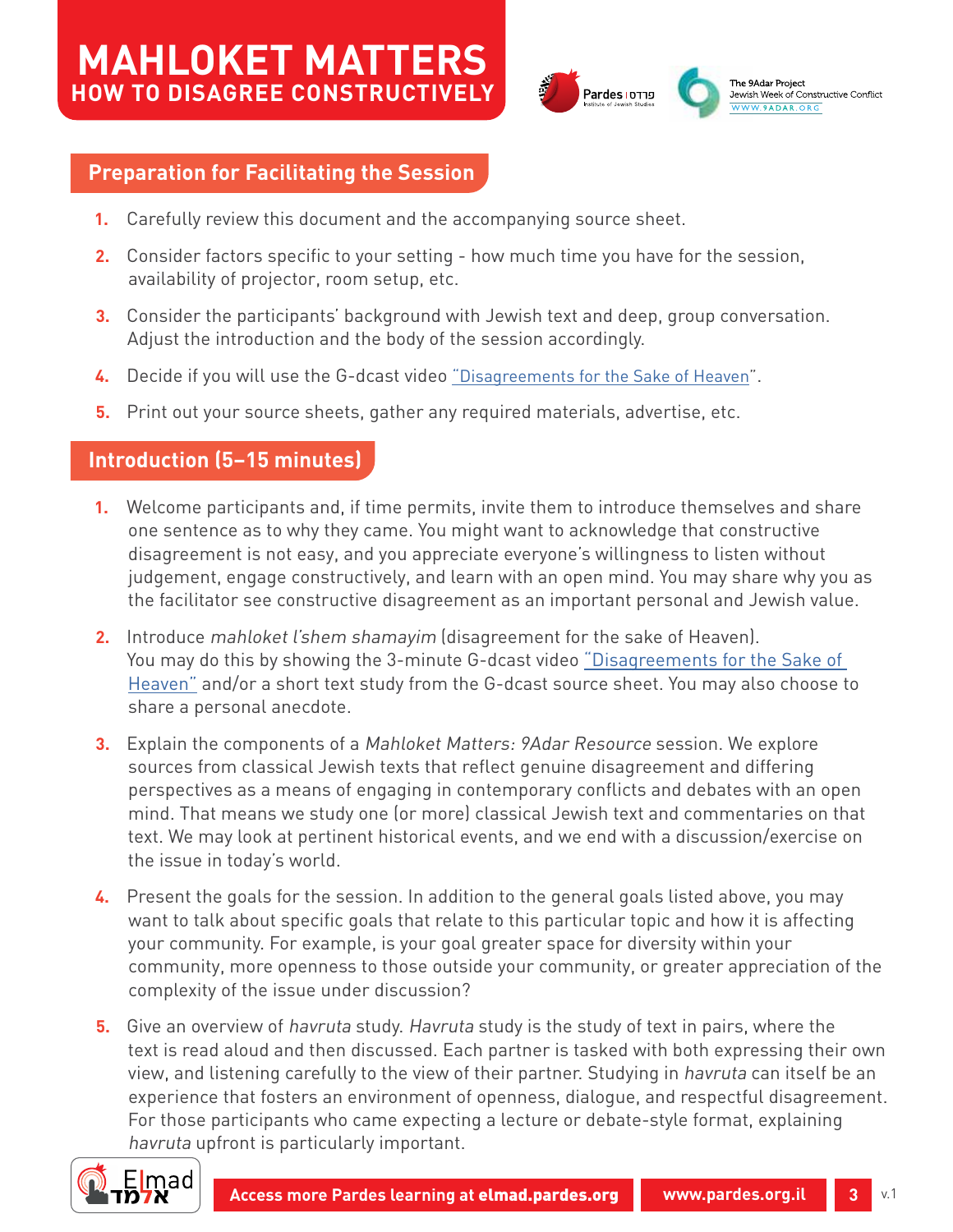



**6.** Introduce the central question of the session: Does the Land of Israel have inherent holiness or is its purpose only functional? Conflicts around land for peace, the value of Jews living over the Green Line, and the importance of aliya are dividing the Jewish world. This session raises the question of how Jewish sources relate to the value and meaning of the Land of Israel. By exploring different approaches to the religious and functional role of the Land, we can better appreciate the values and beliefs that may stand behind these debates. We can engage others with views that oppose our own with greater openness and curiosity. This process enables us to maintain positive relationships with those with whom we disagree.

## **Biblical Text**

**1.** Read Text 1 with the whole group. Discuss the questions with the group. Your goal here is to show that while receiving the Land and being in the Land are deemed essential, the Biblical text never gives an explicit answer as to why. (5–8 minutes)

**Conflicting Rabbinic Approaches and The Centrality of the Land of Israel in Contemporary Zionism**

- **2.** Ask the participants to break up into havrutot (study pairs). Have them study Texts 2–5 and discuss the related questions (15–25 minutes).
- **3.** Bring the group back together to reflect on the havruta study (7–10 minutes). Ask the group about the different ideas and approaches to the value and meaning of the Land of Israel that emerged in the havrutot.

## **This Mahloket in Other Historical Contexts**

**4.** Different conceptions about the significance of land have motivated other conflicts in the past. Together, we look at different notions of land held by Europeans and Native Americans, which played a significant role in their conflict. Study texts 6.1–6.3 as a group (5–10 minutes).

## **Bringing this Mahloket into the Present**

**5.** Have the group discuss Questions 7 and 8 in small groups of 3–4 people. (10–15 minutes).